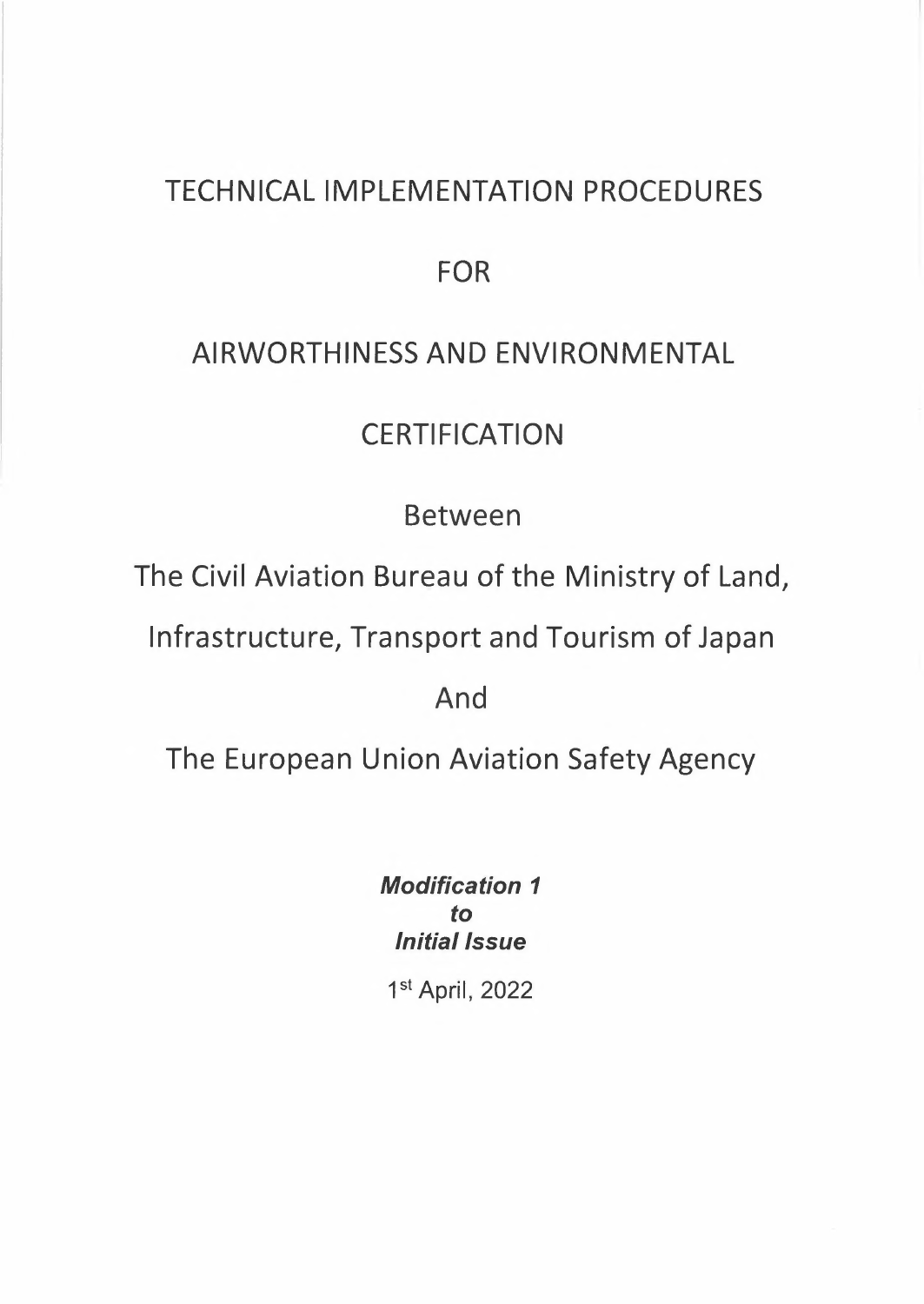#### **TABLE OF CONTENTS**

|                   | Page |
|-------------------|------|
| <b>CHAPTER 1:</b> |      |
| <b>CHAPTER 2:</b> |      |
| <b>CHAPTER 3:</b> |      |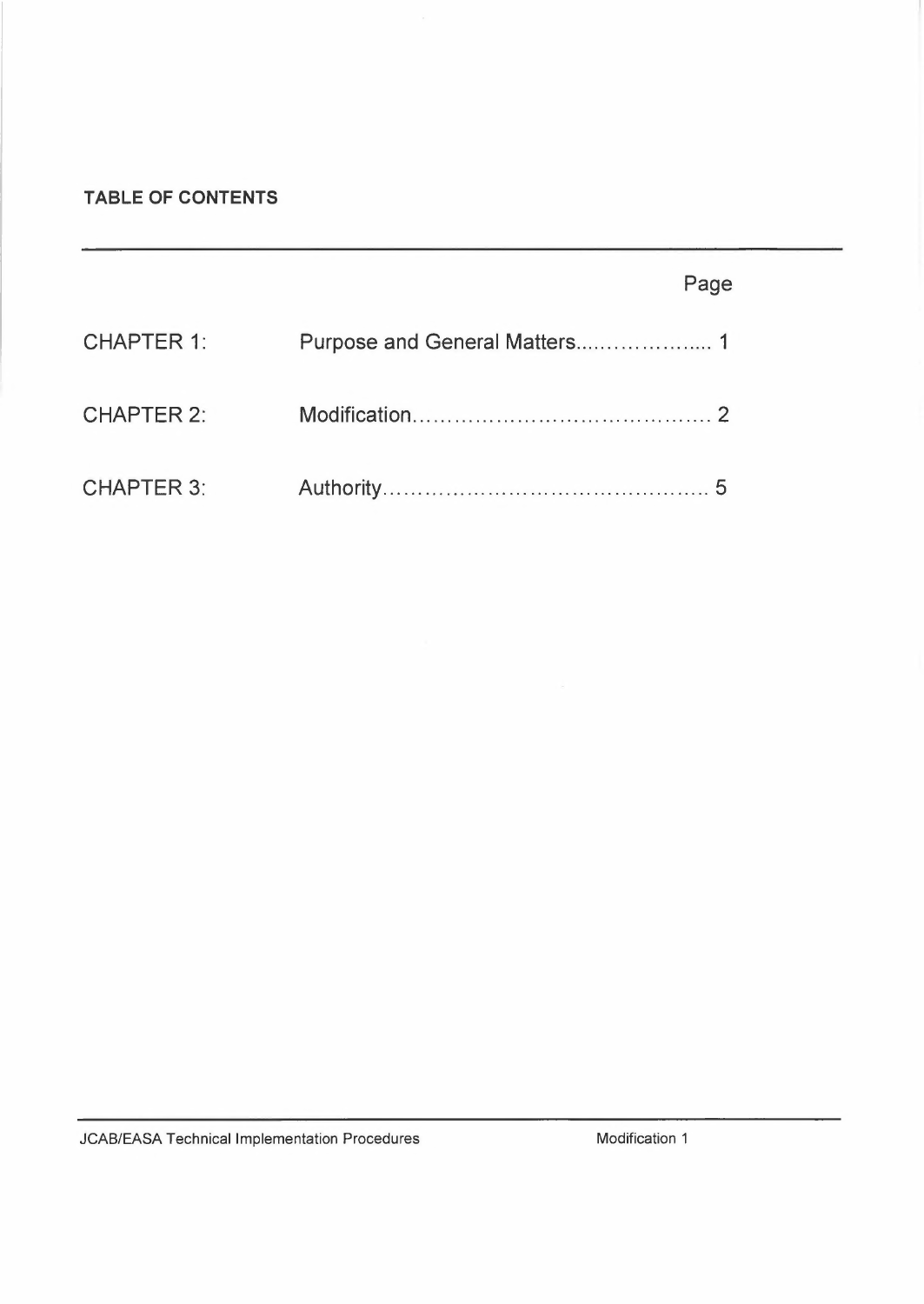### **CHAPTER 1: PURPOSE AND GENERAL MATTERS**

The purpose of this document is to modify the Technical Implementation Procedures (TIP) for Airworthiness and Environmental Certification between the Civil Aviation Bureau of the Ministry of Land, Infrastructure, Transport and Tourism of Japan and the European Union Aviation Safety Agency.

This modification has been developed in accordance with Annex <sup>1</sup> article 6 of the Agreement, and will be incorporated into the TIP at the next revision.

JCAB/EASA Technical Implementation Procedures

Modification <sup>1</sup>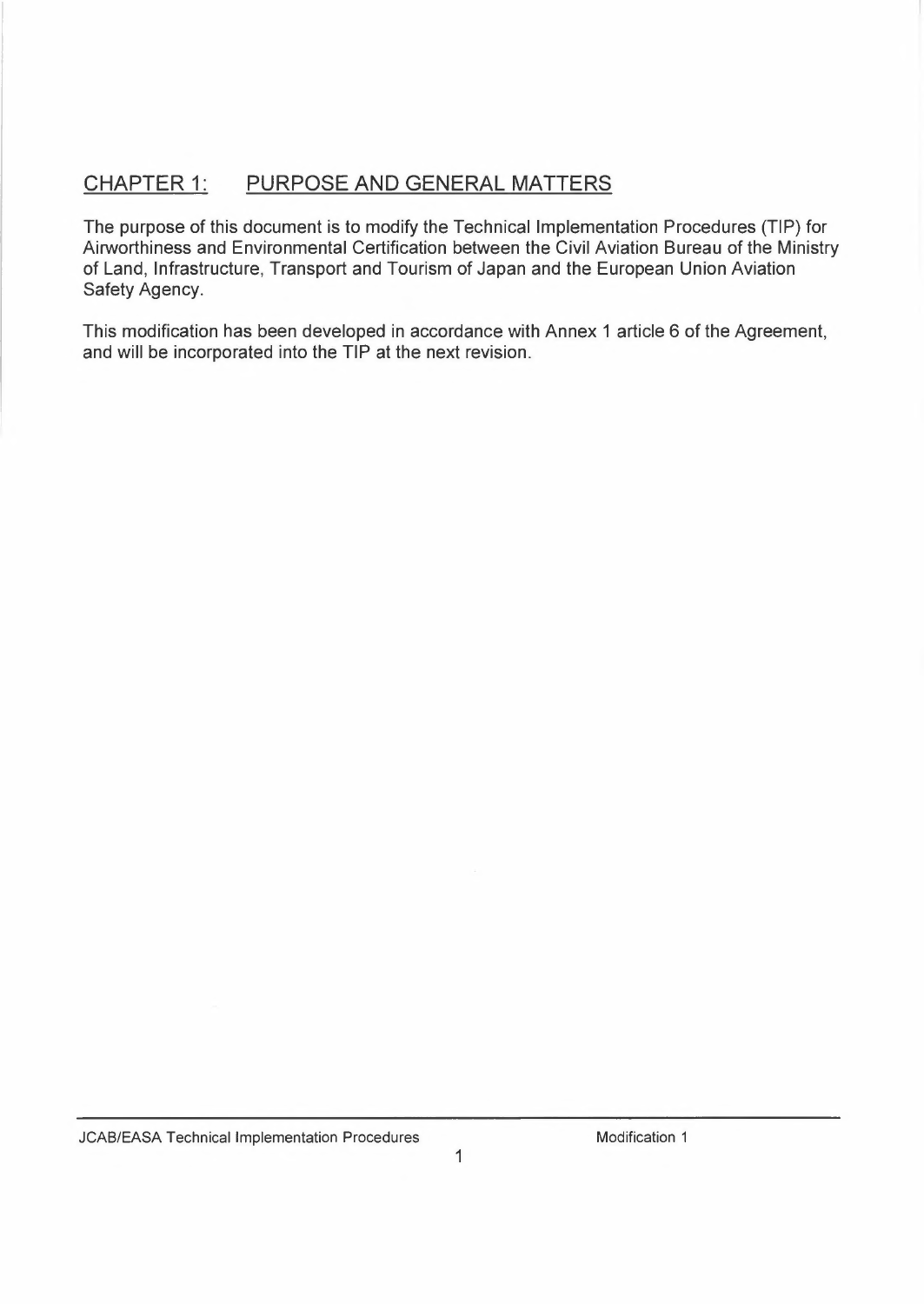### CHAPTER 2: MODIFICATIONS

The following paragraphs replace the indicated paragraphs in TIP Initial Issue.

1.9 Points of contact

EASA

EASA Point of Contact for Applications

E-mail addresses:

- TCs: tc@easa.europa.eu
- STCs: stc@easa.europa.eu
- Major changes/ repair designs: MajorChange-MajorRepair@easa.europa.eu
- ETSOA: etsoa@easa.europa.eu

Note: These Points of Contact are applicable for the information provision mentioned in Note under paragraph 2.2.

Application Forms available on EASA website:

https://www.easa.europa.eu/document-library/application-forms

#### JCAB

JCAB Point of Contact for Applications

• hqt-cab-gij-kka@gxb.mlit.go.jp

Note: This Point of Contact is applicable for the information provision mentioned in Note under paragraph 2.2.

Application Forms available on JCAB website:

https://www.mlit.go.jp/koku/15\_hf\_000137.html

JCAB/EASA Technical Implementation Procedures

Modification <sup>1</sup>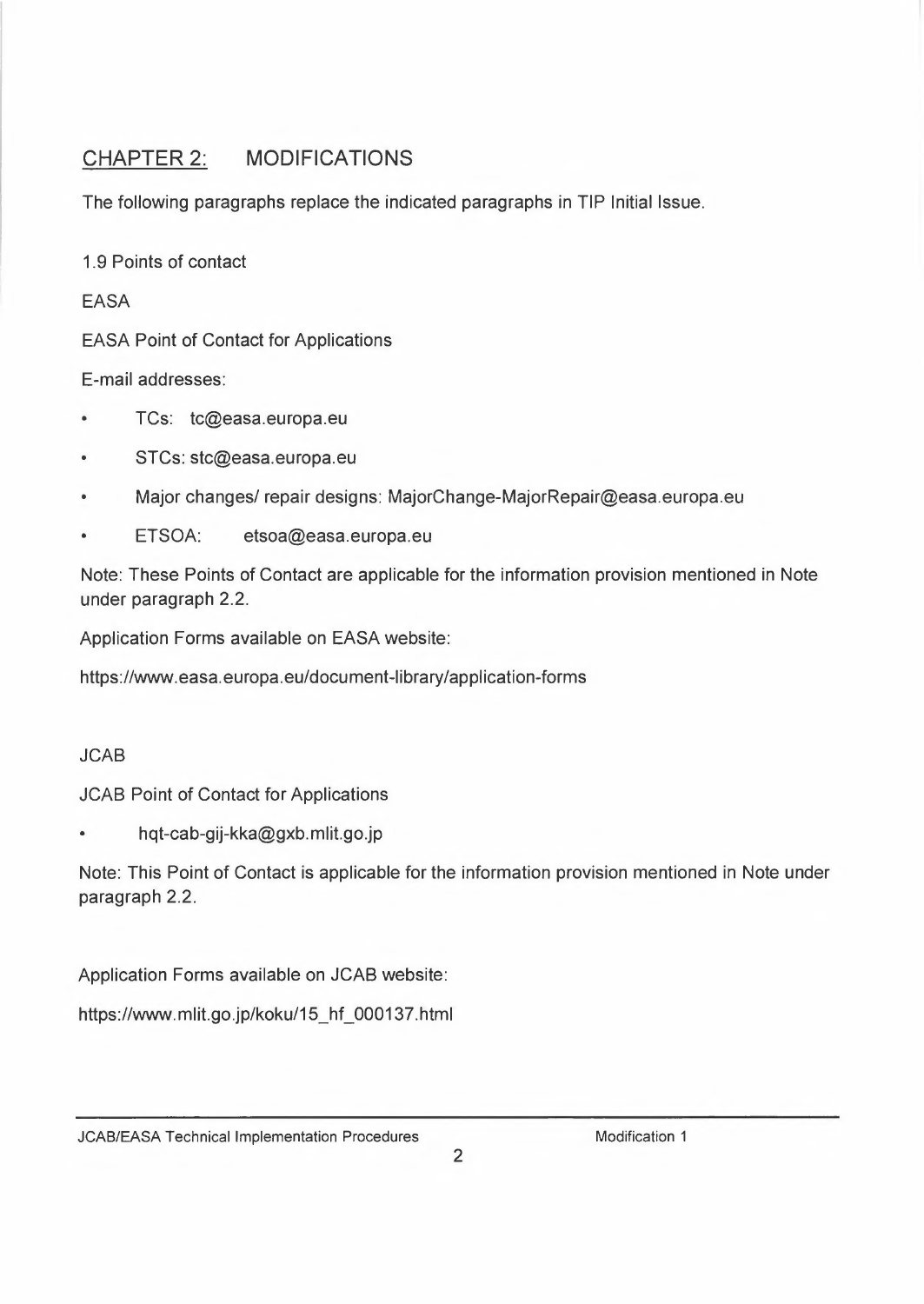2.1.2. Certain design certificates are automatically accepted and others are subject to validation, as described in Articles 10 and 13 of Annex 1:

a) For design certificates subject to automatic acceptance the provisions included in Article 13 of Annex <sup>1</sup> apply.

b) For design certificates subject to validation, the validation process will be based to the maximum extent practicable on the technical evaluations, tests, inspections, and compliance certifications made by the other technical agent as CA. Therefore, the VA grants <sup>a</sup> validated design certificate with a reduced level of involvement compared to that of the CA.

Note: For the STCs issued by EASA for which the type design has not been approved by the JCAB (herein after referred to as "JCAB non-TC Aircraft"), acceptance or validation process will apply as described in Articles 10 and 13 of Annex 1. The validation process of significant STC for JCAB non-TC aircraft will follow JCAB Circular 1-001, Part-V. In that particular case, the application attached to the EASA letter will be <sup>a</sup> dedicated form for Repair and Alteration Design Approval system (JCAB Form 12-2) instead of STC (JCAB Form 11-4) and the approval issued by JCAB will be Repair and Alteration Design Approval (JCAB Form 12-3) instead of STC Approval (JCAB Form 11-3).

#### 2.2 Automatic acceptance of design certificates

The technical agents conclude that certain design certificates can benefit from automatic acceptance. The VA will accept as equivalent the certificate issued by the CA to a design certificate issued by the VA without issuance of its corresponding design certificate. Therefore, no application for validation is required for the design certificates referred to in paragraphs 2, <sup>3</sup> and 4 of Article 13 of Annex 1.

Note: When <sup>a</sup> design certificate referred to in paragraphs 2, 3 or 4 of Article 13 of Annex <sup>1</sup> modifies the TCDS of the importing Party, the CA will promptly provide the VA with a description of the change in the TCDS and related technical information along with the clarification that the design certificate is classified accordingly with paragraphs <sup>1</sup> and <sup>2</sup> of Article 14 of Annex 1.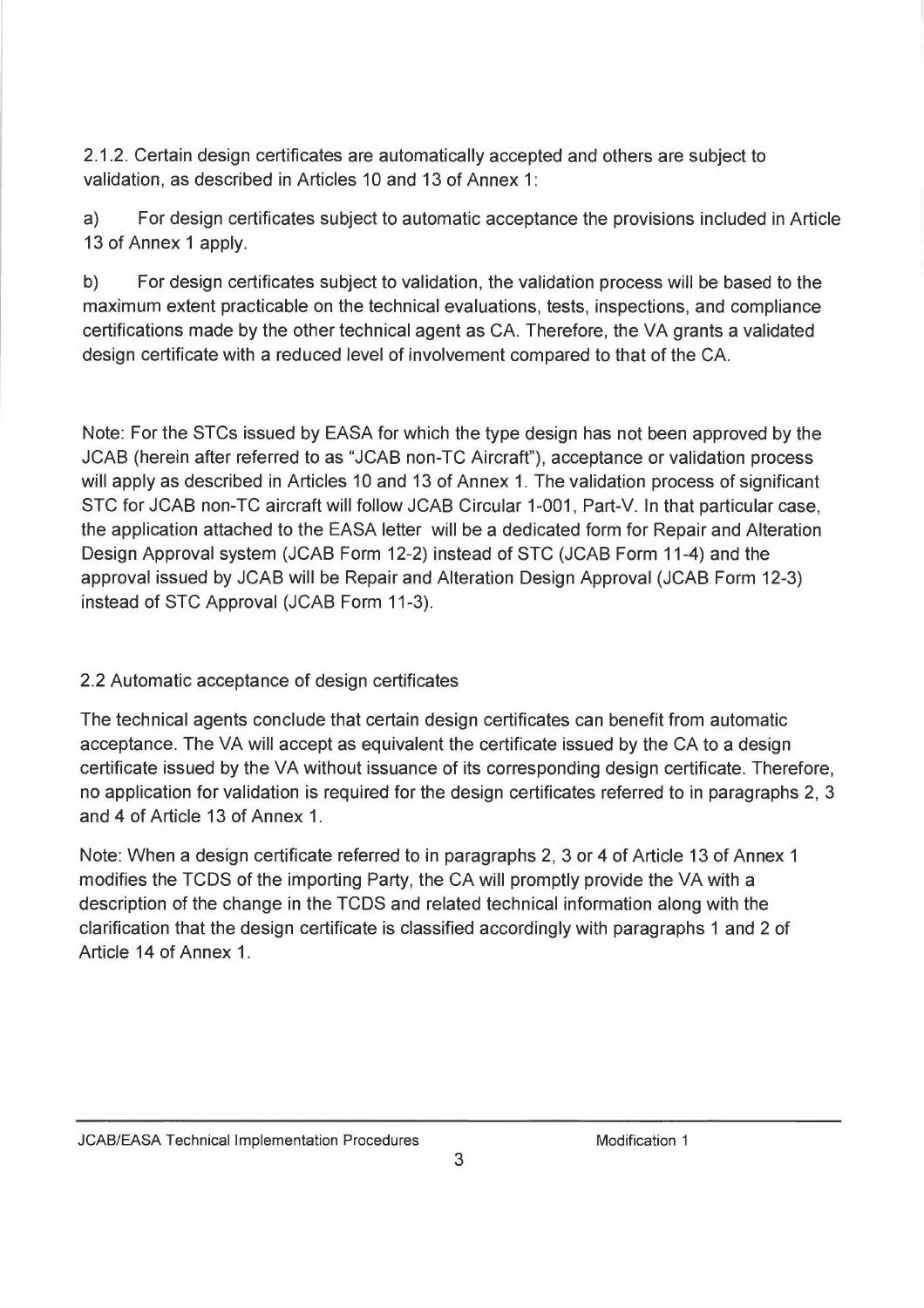#### §2.4.1.2. (f)

An application form, which provides the necessary administrative elements and, where applicable, some of the elements quoted above.

Note: See paragraph 1.9 for links to available application forms

#### §2.4.4.3. c) (i)

A work-sharing programme is where the VA may make the findings of compliance on behalf of both the VA and CA. Work sharing may be advantageous when certification activity is occurring within the geographical area of the VA, or when limited CA resources make it advantageous to advance the project by using VA resources. Work sharing can be limited to <sup>a</sup> single issue or may be utilised extensively throughout the project and, if confirmed, may persist through the life of <sup>a</sup> programme into post-type certification activities. Such work sharing arrangements will be documented within the project and confirmed by the CA, VA and applicant.

#### 5.4. Identification and Marking Requirements

Civil aeronautical products to be exported to the European Union will be identified in line with the requirements contained in EASA Part 21 Subpart  $Q<sup>1</sup>$ . Civil aeronautical products to be exported to Japan will be identified in line with CAR Article 141, JCAB Circular 1-004 article <sup>7</sup> and JCAB Circular 1-008.

The manuals, placards, listings, and instrument markings and other necessary information required by applicable certification specifications will be presented in English, or for export to EU possibly in other official language of the European Union acceptable to the competent authority of the Member State of registry or for export to Japan possibly in Japanese.

<sup>1</sup> Commission Regulation (EU) No 748/2012, as last amended.

JCAB/EASA Technical Implementation Procedures